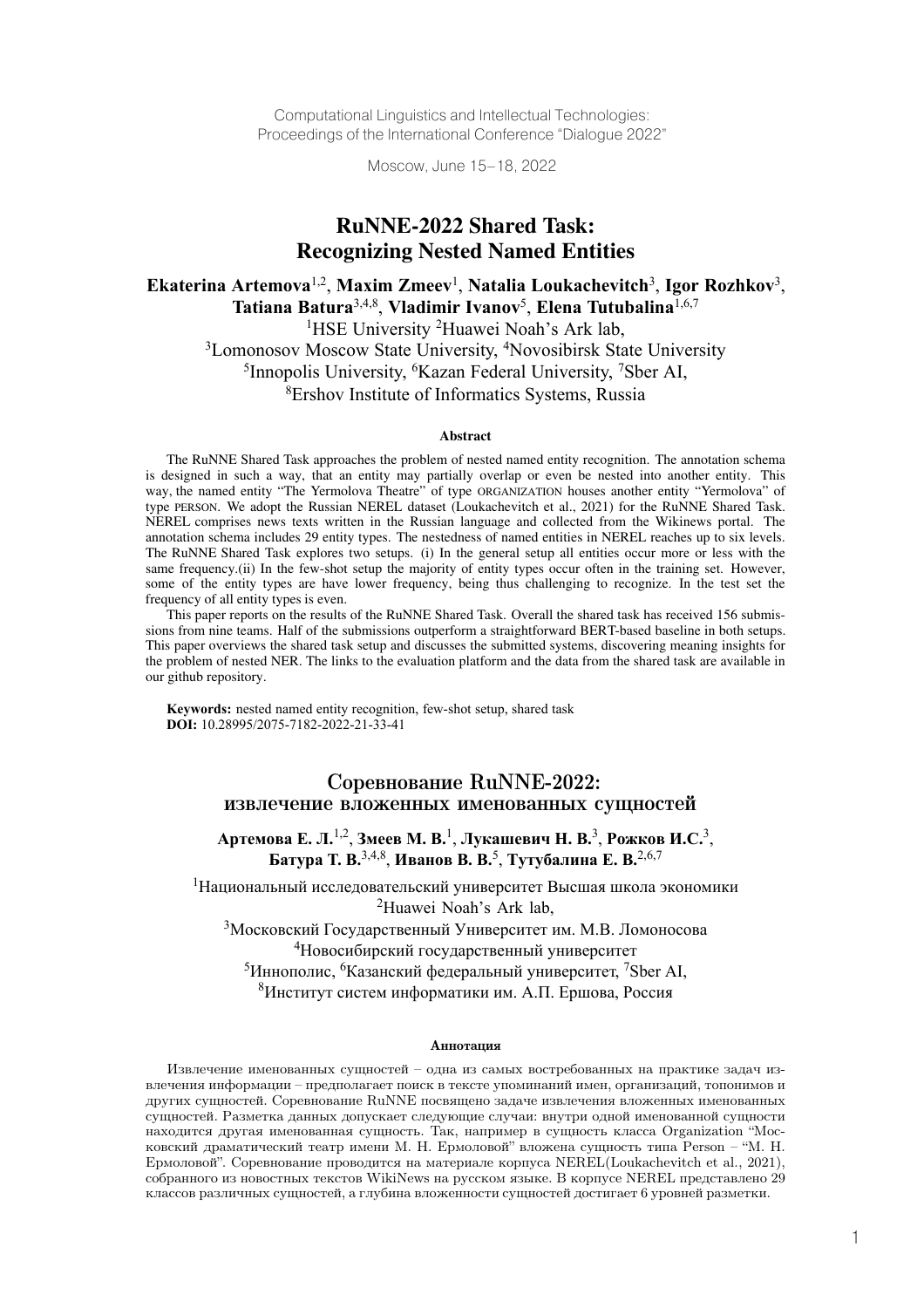количество специально отобранных типов – встречается всего несколько раз. В тестовом множестве все типы сущностей представлены одинаково. В данной статье мы описываем соренование RuNNE, подводим его итоги и проводим сравнение решений, полученных от участников. В рамках соревнования RuNNE мы предлагаем участникам рассмотреть few shot постановку задачи. Задача предполагает извлечение вложенных именованных сущностей, В обучающем множестве большая часть типов именованных сущностей встречается достаточно часто, а некоторое

Ключевые слова: извлеченние вложенных именованных сущностей, соревнование

### 1 Introduction

Named entity recognition is one of the most popular tasks in natural language processing. It involves labeling mentions of personal names, organizations, toponyms and other entities in the text. In early works, only "flat" named entities, in which internal named entities within a longer entity are not allowed, were annotated and extracted from texts. However, the assumption that all entities are flat oversimplifies the task and leads to annotation collision. For example, consider such entities as the "Ministry of Education of the Russian Federation" or the "State Duma of the Federal Assembly of the Russian Federation". In this case, there are two options of flat labeling: a) splitting into minimum spans ("Ministry of Education" and "Russian Federation"), or b) extracting maximal spans. The latter case would miss the mention of the *Russian Federation* as a separate entity. Both labeling approaches lead to loosing meaningful information pieces, which, in turn, can be useful for further processing, e.g. relation extraction.

In recent years, recognition of nested named entities has received special attention. In case of nested NEs a longer named entity can contain internal named entities. In this research direction, multiple new datasets were published (Plank et al., 2020; Ringland et al., 2019; Ruokolainen et al., 2019). The best performing methods for nested NER utilize specialized neural network architectures (Straková et al., 2019; Yu et al., 2020; Jue et al., 2020). A recent dataset for nested NER in Russian, NEREL, is annotated with 29 entity types (Loukachevitch et al., 2021).

The RuNNE shared task aims to popularize the nested NER task. To this end, we setup two sub-tasks based on the NEREL dataset: (i) the general nested NER evaluation; entities of more or less the same frequency are used (ii) the few-shot nested NER evaluation, where low-frequency entities are used. This paper (i) introduces the NEREL corpus (Section 3), (ii) reports the results of the RuNNE Shared Task (Section 5.1) and (iii) compares submitted systems (Section 5.2).

#### 2 Related NER Datasets and Shared Tasks

Several datasets for named entity recognition in the Russian language are available, e.g. the Gareev's dataset (Gareev et al., 2013), Persons-1000 and Collection3 (Mozharova and Loukachevitch, 2016; Vlasova et al., 2014), FactRuEval (Starostin et al., 2016), the Russian subset of the BSNLP dataset (Piskorski et al., 2019), and RURED (Gordeev et al., 2020). In particular, FactRuEval and BSNLP datasets were used for corresponding shared tasks. FactRuEval published in 2016 has been the only Russian dataset annotated with nested named entities until recently. For example, a person object in FactRuEval could include name, surname, patronymic, and nickname spans. The dataset is rather small with approximately 250 news texts annotated with 11,700 spans and 7,700 objects. This limits its effectiveness in building large neural network models. Additional descriptions and statistics of Russian NER datasets can be found in (Loukachevitch et al., 2021).

In recent years, the NLP community has held multiple shared tasks on named entity recognition, tackling different aspects of the task:

• Multilinguality The series of SlavNER Shared Tasks (Piskorski et al., 2021) focuses on six Slavic languages; the MultiCoNER Shared Task (Malmasi et al., 2022) features 11 world languages. XTREME (Hu et al., 2020) and XGLUE (Liang et al., 2020) data suites are collections of tasks and corresponding datasets for evaluation of zero-shot transfer capabilities of large multilingual models from English to other languages. XGLUE adopts CoNLL-2002 NER (Tjong Kim Sang, 2002) and CoNLL-2003 NER (Tjong Kim Sang and De Meulder, 2003) datasets covering four languages (English, German, Spanish, and Dutch) and four entity types (Person, Location, Organization, and Miscellaneous). XTREME uses Wikiann dataset (Pan et al., 2017), where Person, Location and Organization entities were automatically annotated in Wikipedia pages in 40 languages.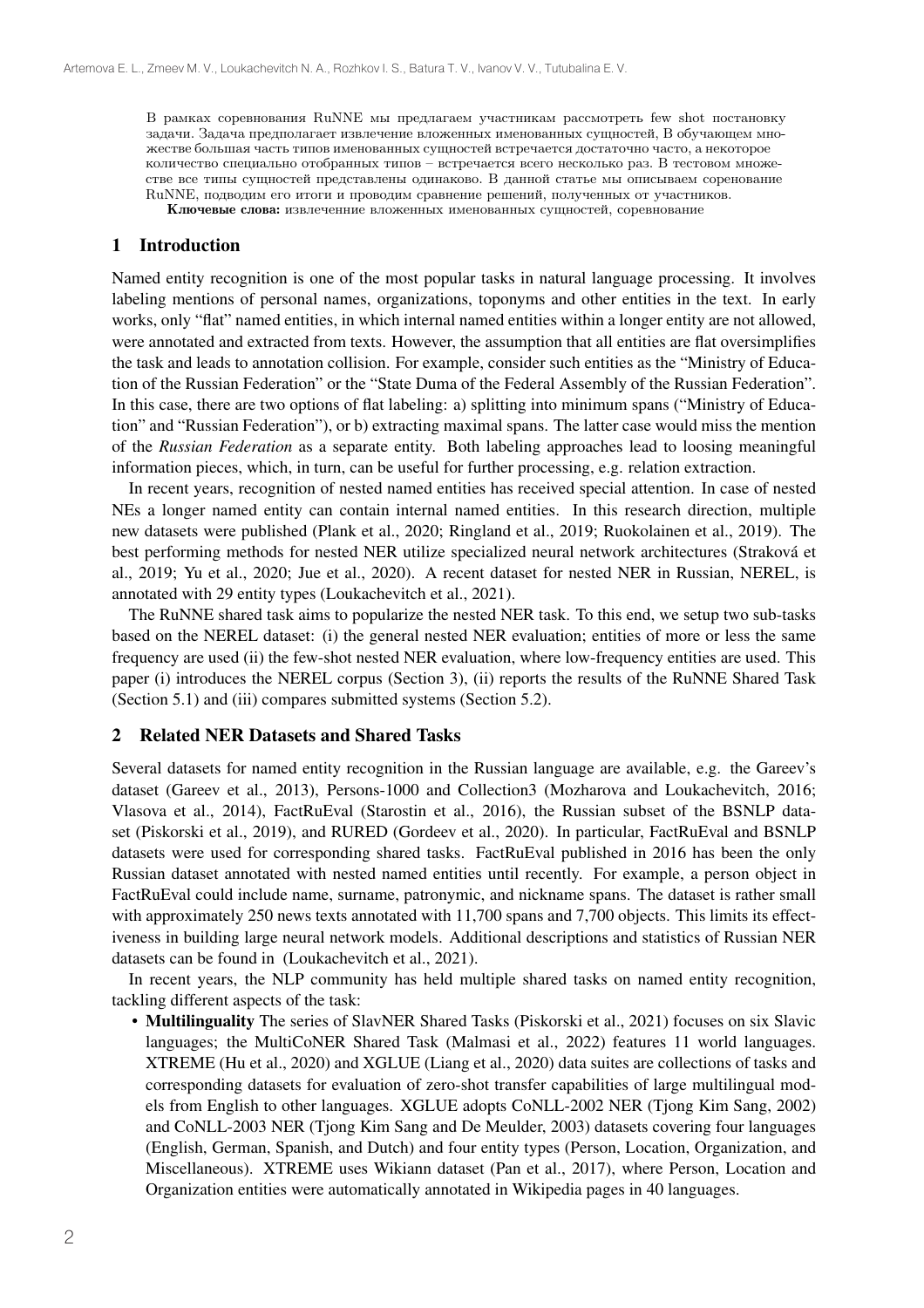- semantically ambiguous and complex entities, such as movie and book titles in short and lowcontext settings. • Complexity The MultiCoNER Shared Task (Malmasi et al., 2022) was devoted to extraction of
- Applied domains The WNUT initiative aims at developing NLP tools for noisy user-generated text. To this end, they run multiple shared tasks on NER and relation extraction from social media (Nguyen et al., 2020; Chen et al., 2020). PharmaCoNER is aimed at clinical and medical NER(Gonzalez-Agirre et al., 2019).
- Languages, other than English The Dialogue evaluation campaign has supported two shared tasks for NER in Russian. FactRuEval dataset comprised news texts, Wikipedia pages and posts on social media, annotated according to a two-level schema. The RuReBUS Shared task (Ivanin et al., 2020) approached joint NER and relation extraction in Russian business-related documents.

#### 3 NEREL Dataset

The NEREL collection is developed for studying three levels of information extraction methods including named entity recognition, relation extraction and entity linking (Loukachevitch et al., 2021). Currently, NEREL is the largest Russian dataset annotated with entities and relations compared to the existing Russian datasets. NEREL comprises 29 named entity types and 49 relation types. At the time of writing, the dataset contains 56K named entities and 39K relations annotated in 900+ person-oriented news articles. NEREL is annotated with relations at three levels: within nested named entities, within and across sentences. Entity linking annotations leverage nested named entities, and each nested named entity can be linked to a separate Wikidata entity.

The NEREL corpus consists mainly of Russian Wikinews articles having size of 1–5 Kb, as such medium-sized texts are more convenient for annotation. The BRAT tool (Stenetorp et al., 2012) was used for annotation. Three levels of annotation – named entities, relations, Wikidata links, – were performed as independent subsequent passes. NEREL dataset is publicly available. It is subdivided into train, dev, and test parts, which were used in the RuNNE evaluation. The training part was specially reduced for few-shot NER evaluation. Evaluation was carried out on the NEREL's dev and test sets. Table 1 contains examples of nested named entities in the NEREL dataset. Entity type statistics of the dataset used for the RuNNE competition are shown in Table 2. During the evaluation phase the NEREL github repository was temporarily closed.

### 4 RuNNE Task

The RuNNE competition offered two tasks: general nested named entity recognition and few-shot setting. In the training set, most named entity types occur quite often, and a certain number of specially selected types occur only a few times. In the test set, all entity types are represented equally.

As a quality metric in the RuNNE competition, macro averaging of the F1-measure is used in two versions: by classes of known entities (general formulation of the problem of extracting nested named entities) and by classes of new named entities (few-shot formulation). Three entity types annotated in the NEREL dataset were selected for the few-shot setting: DISEASE, WORK\_OF\_ART, PENALTY.

As a baseline we employed a RuBERT model (Kuratov and Arkhipov, 2019) with a fully connected output layer, predicting each of the classes in the data, from where only the flat most internal entities were taken. For named entity encoding the IOBES (Inside-Out-Begin-End-Single) scheme was used.

### 5 Evaluation

#### 5.1 Participants' submissions

We have received 156 submissions from nine teams. Table 3 presents with the final scores of the submitted systems. Four out of nine systems outperformed the baseline. Below, we give an overview of these approaches.

Team Ksmith (Pullenti) achieved the best results by using a rule-based approach. Customized rules were written for every entity type (Kozerenko et al., 2018). This team made the highest number of entries to the leaderboard.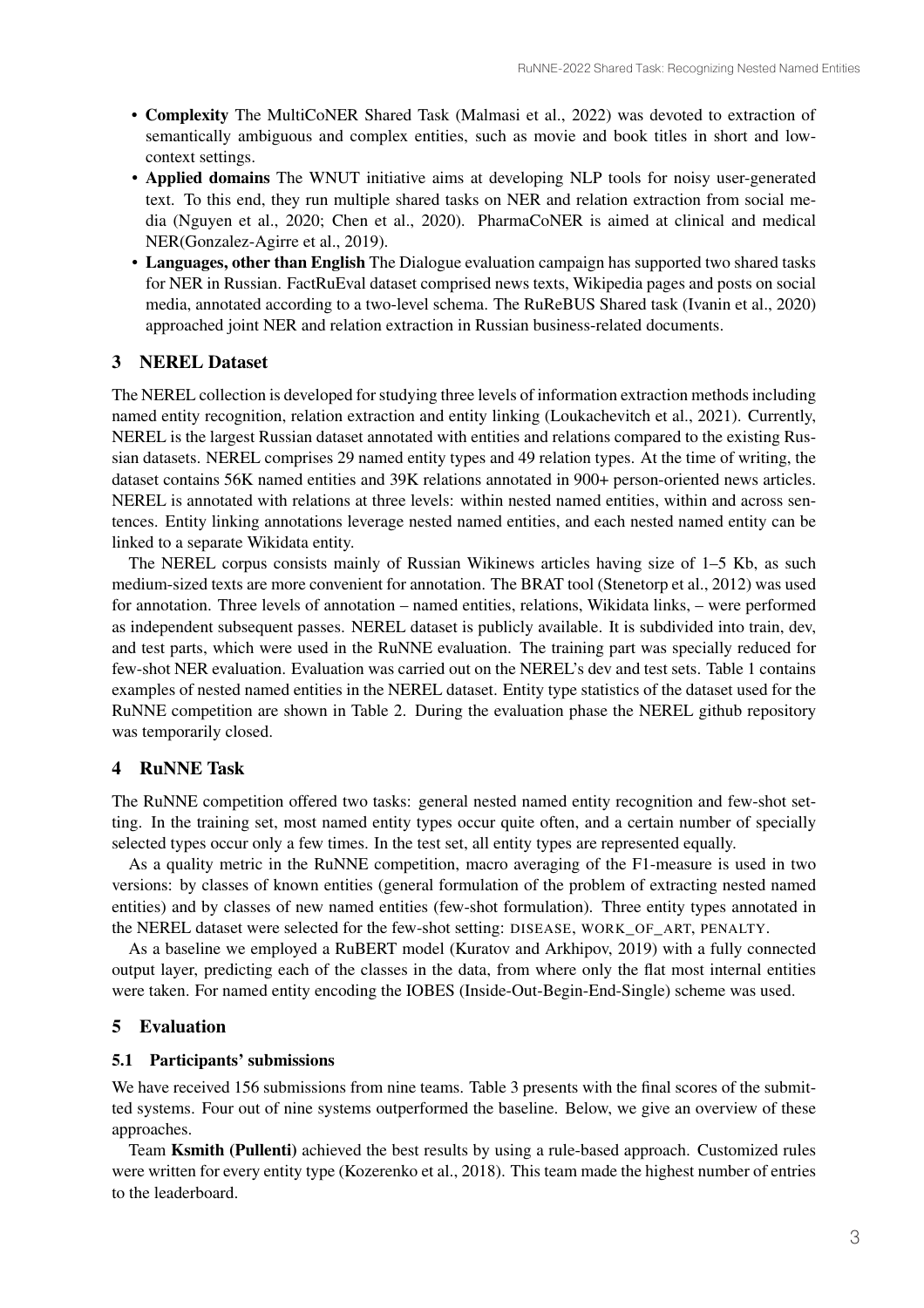| Entity                   | Example                                                                                                                        | Annotation                                                                                                                                                                                                                                                         |  |  |  |  |  |
|--------------------------|--------------------------------------------------------------------------------------------------------------------------------|--------------------------------------------------------------------------------------------------------------------------------------------------------------------------------------------------------------------------------------------------------------------|--|--|--|--|--|
| <b>General entities</b>  |                                                                                                                                |                                                                                                                                                                                                                                                                    |  |  |  |  |  |
| <b>PROFESSION</b>        | governor of California<br>head of Gazprom                                                                                      | [governor of<br>[California]STATE_OR_PROVINCE]PROFESSION<br>[head of [Gazprom]ORGANIZATION]PROFESSION                                                                                                                                                              |  |  |  |  |  |
| <b>ORGANIZATION</b>      | physics department of Lomonosov Moscow State<br>University<br><b>Russian Government</b>                                        | [physics department of [[Lomonosov] <sub>PERSON</sub><br>[Moscow]CITY State University] <sub>ORG</sub> ] <sub>ORG</sub><br>$[[Russian]_{COUNTRY}$ government] <sub>ORG</sub>                                                                                       |  |  |  |  |  |
| <b>NATIONALITY</b>       | citizen of Russia<br>Russians<br>Russian writer                                                                                | [citizen of [Russia] <sub>COUNTRY</sub> ] <sub>NATIONALITY</sub><br>[Russians]NATIONALITY<br>[Russian]NATIONALITY [Writer]PROFESSION                                                                                                                               |  |  |  |  |  |
| LAW                      | Yarovaya law<br>article 84 of the Constitution of Kyrgyzstan                                                                   | [[Yarovaya]PERSON law]LAW<br>[article $[84]_{\text{ORDINAL}}$ of the [[Constitution] <sub>LAW</sub><br>COUNTRY LAW LAW                                                                                                                                             |  |  |  |  |  |
| <b>CRIME</b>             | complicity in murder of VGTRK journalists<br>armed attack on passers-by<br>attempt to oust Erdogan                             | [[complicity in murder] <sub>CRIME</sub> of [[VGTRK] <sub>ORG</sub><br>[journalists] PROFESSION] CRIME<br>[[armed attack] <sub>CRIME</sub> on passers-by] <sub>CRIME</sub><br>[attempt to oust [Erdogan]PERSON]CRIME                                               |  |  |  |  |  |
| <b>PRODUCT</b>           | Boeing-737 MAX<br>Apple Watch                                                                                                  | [[Boeing] <sub>ORG</sub> -[737]NUMBER MAX]PRODUCT<br>[Apple] <sub>ORG</sub> Watch]] <sub>PRODUCT</sub>                                                                                                                                                             |  |  |  |  |  |
| <b>AWARD</b>             | Merit for the Fatherland Order<br>gold of the Olympic Games<br>champion of the Olympic Games<br>Miss Russia-2017<br>gold medal | [Merit for the Fatherland Order] AWARD<br>[gold of the [Olympic Games] <sub>EVENT</sub> ] <sub>AWARD</sub><br>[champion of the [Olympic Games]EVENT] AWARD<br>[Miss [Russia] $_{\text{COUNTRY}}$ -[2017] $_{\text{DATE}}$ ] <sub>AWARD</sub><br>[gold medal] AWARD |  |  |  |  |  |
| <b>EVENT</b>             | 40th Moscow International Film Festival<br><b>UEFA</b> champions league<br>Sochi-2014                                          | [[40th] <sub>ORDINAL</sub> [[Moscow] <sub>CITY</sub> International Film<br>Festival <sub>lEVENT</sub> lEVENT<br>[UEFA] $_{ORG}$ champions league] $_{EVENT}$<br>$[[Sochi]_{CITY}$ -[2014] <sub>DATE</sub> ] <sub>EVENT</sub>                                       |  |  |  |  |  |
| <b>Few-shot entities</b> |                                                                                                                                |                                                                                                                                                                                                                                                                    |  |  |  |  |  |
| <b>PENALTY</b>           | \$129 million fine<br>imprisonment for 3 years                                                                                 | [[\$129 million] <sub>MONEY</sub> [fine] <sub>PENALTY</sub> ] <sub>PENALTY</sub><br>[[imprisonment]PENALTY for [3 years]DATE]PENALTY                                                                                                                               |  |  |  |  |  |
| <b>DISEASE</b>           | died from Covid<br>thyroid cancer                                                                                              | $[[\text{died}]_{\text{EVENT}}$ from $[\text{Covid}]_{\text{DISEASE}}]_{\text{EVENT}}$<br>[thyroid [cancer]DISEASE]DISEASE                                                                                                                                         |  |  |  |  |  |
| WORK_OF_ART              | the host of TV show "Vzglyad"                                                                                                  | [the host of TV show<br>["Vzglyad"]work_OF_ART]PROFESSION                                                                                                                                                                                                          |  |  |  |  |  |

Table 1: Examples of annotating nested named entities of different types

Team Fulstock (MSU RCC) applied the Machine reading comprehension model (MRC) (Li et al., 2020). The MRC model treats NER as a question-answering task. Entity types are translated into Russian. Next, their definitions are gathered from dictionaries in Russian and used as questions. The MRC model comprises three binary classifiers over the output of the last hidden layer from RuBERT. The first classifier determines the starting position of a named entity. The second classifier decides about the end position of a named entity (perhaps another) of the same class. The third classifiers classifies, weather the start-end pairs are a single entity. These classifiers are trained for each of the entity type.

Team Abrosimov\_Kirll (Saldon) used the span-based Sodner model (Li et al., 2021) that can recognize both overlapped and discontinuous entities jointly. The model is based on the graph convolutional network architecture. It includes two steps. First, entity fragments are recognized by traversing over all possible text spans. Second, relation classification is implemented to judge to detect overlapping or succession. The team used a pre-trained RuBERT model as contextualized encoder and the Natasha syntax parser.<sup>1</sup> Additionally, selected sentences for few-shot entity types were manually annotated.

<sup>1</sup> https://github.com/natasha/slovnet#syntax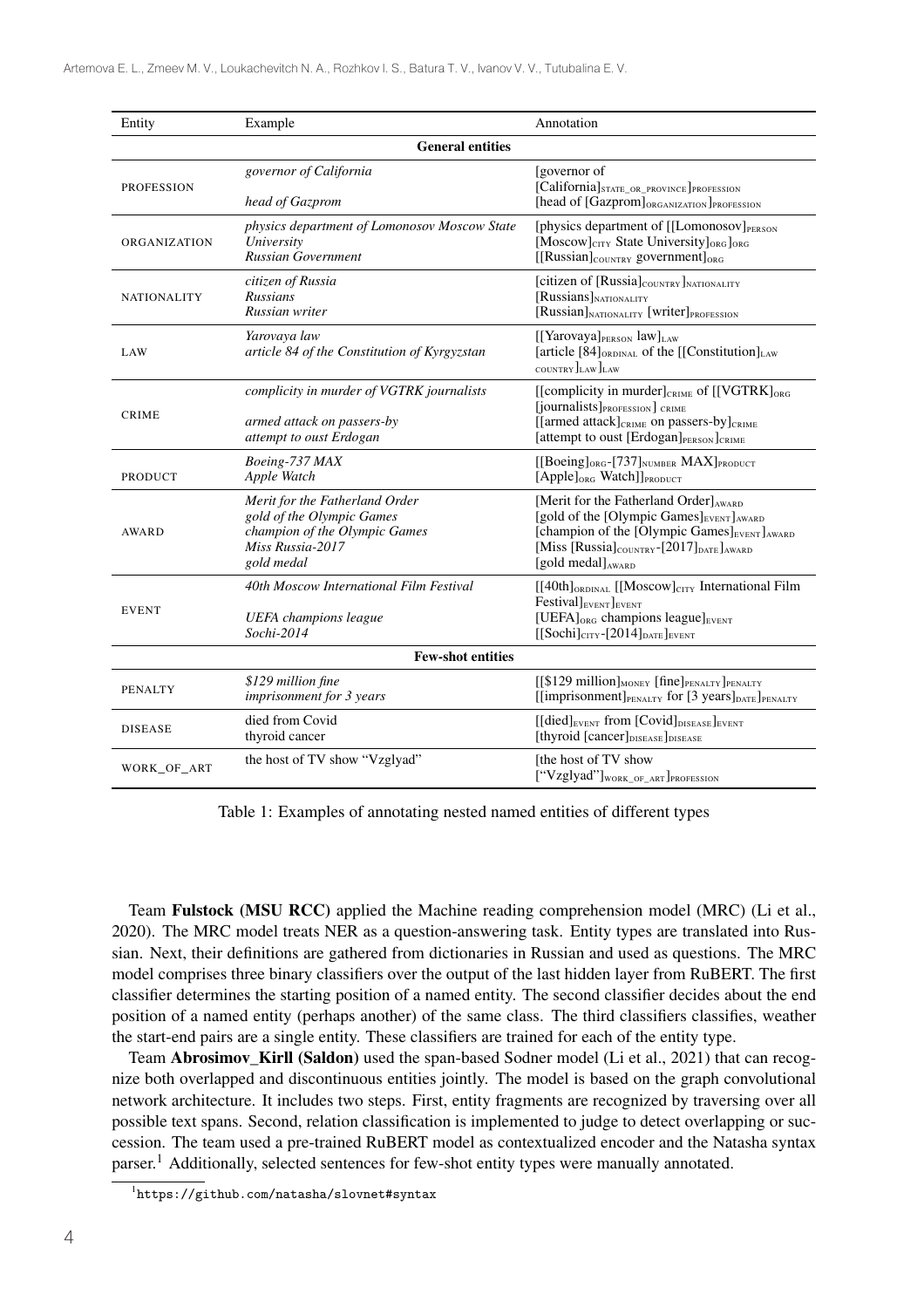| Entity              | train | dev | test | Entity          | train | dev  | test |
|---------------------|-------|-----|------|-----------------|-------|------|------|
| <b>PROFESSION</b>   | 4593  | 860 | 854  | <b>IDEOLOGY</b> | 300   | 36   | 43   |
| <b>PERSON</b>       | 4518  | 947 | 961  | <b>LOCATION</b> | 272   | 64   | 62   |
| <b>ORGANIZATION</b> | 4059  | 616 | 675  | <b>PRODUCT</b>  | 238   | 30   | 53   |
| <b>EVENT</b>        | 2879  | 707 | 690  | <b>CRIME</b>    | 181   | 64   | 35   |
| <b>COUNTRY</b>      | 2521  | 355 | 456  | <b>MONEY</b>    | 171   | 29   | 43   |
| <b>DATE</b>         | 2276  | 527 | 523  | <b>TIME</b>     | 154   | 29   | 47   |
| <b>CITY</b>         | 1102  | 208 | 239  | <b>DISTRICT</b> | 98    | 18   | 25   |
| <b>NUMBER</b>       | 1026  | 186 | 230  | <b>RELIGION</b> | 94    | 9    | 24   |
| <b>ORDINAL</b>      | 565   | 102 | 107  | <b>PERCENT</b>  | 82    | 9    | 7    |
| AGE                 | 554   | 137 | 138  | LANGUAGE        | 43    | 7    | 8    |
| <b>NATIONALITY</b>  | 394   | 59  | 66   | <b>DISEASE</b>  | 32    | 117  | 57   |
| LAW                 | 392   | 77  | 62   | <b>PENALTY</b>  | 32    | 57   | 18   |
| <b>FACILITY</b>     | 371   | 84  | 63   | WORK_OF_ART     | 30    | 104  | 93   |
| STATE OR PROVINCE   | 343   | 99  | 112  | <b>FAMILY</b>   | 17    | 7    | 14   |
| AWARD               | 328   | 43  | 121  | Total           | 27665 | 5587 | 5826 |

Table 2: NEREL dataset statistics for the RuNNE competition.

| <b>User</b>                | <b>Team</b>    | # of runs | ${\bf F1}_{full\_set}$ | $\mathbf{F1}_{few-shot}$ | <b>System Summary</b>         |  |  |
|----------------------------|----------------|-----------|------------------------|--------------------------|-------------------------------|--|--|
| <b>Baseline</b>            |                |           | 0.674                  | 0.447                    | <b>RuBERT</b>                 |  |  |
| <b>Participating Teams</b> |                |           |                        |                          |                               |  |  |
| ksmith                     | Pullenti       | 44        | 0.811                  | 0.710                    | Rule-based                    |  |  |
| abrosimov_kirill           | Saldon         | 20        | 0.741                  | 0.644                    | Sodner model, labelling       |  |  |
| fulstock                   | <b>MSU-RCC</b> | 7         | 0.749                  | 0.604                    | MRC model                     |  |  |
| svetlan                    |                | 23        | 0.607                  | 0.572                    | n/a                           |  |  |
| <b>LIORI</b>               |                | 6         | 0.653                  | 0.433                    | n/a                           |  |  |
| <b>bothot</b>              |                | 8         | 0.460                  | 0.414                    | n/a                           |  |  |
| bond005                    | <b>SibNN</b>   | 20        | 0.743                  | 0.404                    | Siemese network, Viterbi alg. |  |  |
| Stud2022                   |                | 24        | 0.477                  | 0.395                    | n/a                           |  |  |
| mojesty                    |                | 2         | 0.619                  | 0.172                    | n/a                           |  |  |

Table 3: Macro-averaged F-scores on the official test sets. The best results are in bold. Results above the baseline are underlined.

Team Bond005 (SibNN) fine-tuned a pre-trained BERT-based transformer two times. First, the contextualized encoder is fine-tuned as a Siamese neural network using the supervised contrastive learning loss. This step brings together embeddings of named entities of the same class and moves apart named entities of different classes. The second step fine-tunes the contextualized encoder for sequence labeling using a task-specific loss function. Finally, the team applied the Viterbi algorithm to smooth prediction probabilities. The team defined the transition probabilities manually.

### 5.2 Results

The results (Table 3) indicate that:

1. the conventional rule-based approach is capable of outperforming recent neural models. However, the rule-based approach requires careful configuration, leading to more attempts to submit to the leaderboard;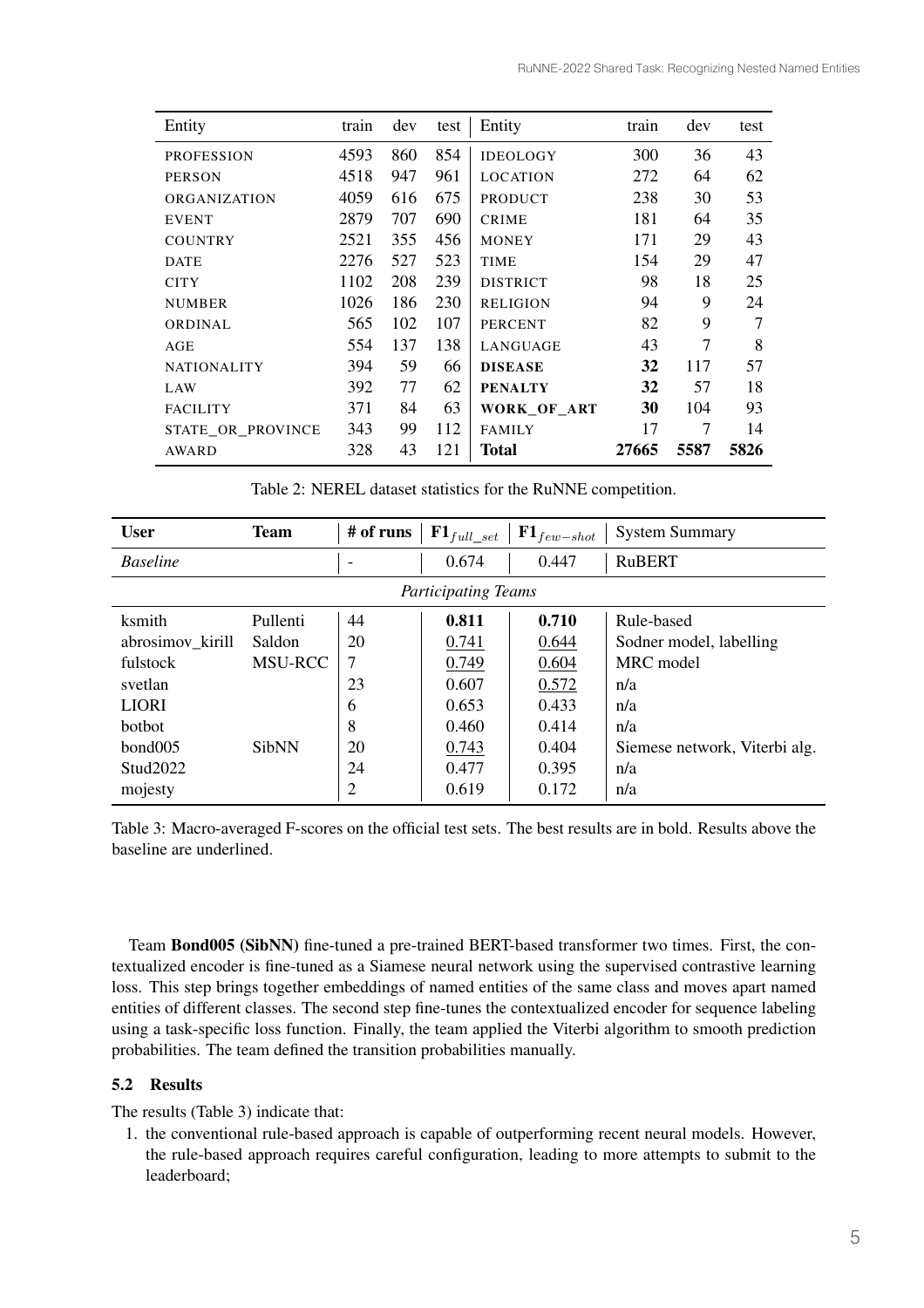

Figure 1: Agreement (Cohen's  $\kappa$ ) among participating systems in annotating entity types. The "Correct" row corresponds to the test dataset annotations.

- 2. the MRC approach benefits from additional textual descriptions and outperforms other learnable approaches;
- 3. the few-shot setup benefits from additional manual labelling and hand-crafted rules.

| <b>Entity Type</b> | baseln. | pullenti | abros. | MSU. | svetlan | <b>LIORI</b> | botbot | <b>SibNN</b> | Stud2022 | mojesty |
|--------------------|---------|----------|--------|------|---------|--------------|--------|--------------|----------|---------|
| ORGANIZATION       | 23      | 21       | 28     | 21   | 20      | 18           | 17     | 29           | 14       | 24      |
| <b>COUNTRY</b>     | 8       | 36       | 19     | 12   | 27      | 21           | 15     | 12           | 19       | 34      |
| WORK OF ART        | 22      | 3        | 20     | 16   |         | 16           | 2      | 24           |          | 23      |
| STATE_OR_PROV.     | 11      | 6        | 21     | 9    |         | 18           |        | 18           |          | 29      |
| <b>EVENT</b>       | 10      | 9        | 17     | 8    | 20      |              |        | 13           | 15       | 8       |
| <b>LOCATION</b>    | 9       | 8        | 12     |      | 6       | 18           |        |              | h        | 10      |
| <b>FACILITY</b>    | h       |          | 11     |      |         |              |        | 10           |          | 10      |
| <b>NATIONALITY</b> | δ       |          | h      |      | 8       | 10           |        | 9            |          |         |
| <b>PRODUCT</b>     |         |          |        |      |         |              |        |              |          |         |
| <b>CITY</b>        |         |          |        |      |         |              |        |              |          | 11      |
| <b>PERSON</b>      | 12      |          |        |      |         |              |        |              |          |         |
| <b>FAMILY</b>      | Q       |          | 10     |      |         |              |        |              |          |         |
| <b>DISTRICT</b>    |         |          |        |      |         | 10           |        |              |          |         |
| AWARD              |         |          |        |      |         |              |        |              |          |         |
| <b>DISEASE</b>     |         |          |        |      |         |              |        |              |          |         |
| <b>PROFESSION</b>  |         |          |        |      |         | 3            |        |              |          |         |
| Total span matches | 4401    | 4732     | 4948   | 4853 | 3511    | 4283         | 2363   | 4618         | 2361     | 4595    |

5.3 Detailed comparison of systems

Table 4: Number of test instances with incorrectly recognized entity type. Top-16 entities cover approximately 85% of all mismatches. The last row shows the number of correctly recognized spans for each system. Symbol '-' means that all system's predictions were correct. All calculations were performed for the *full\_set* test set.

We have compared solutions of participating systems in two aspects. First, we compare errors in entity type annotations given a span of a named entity was correctly detected. Second, we calculate pairwise agreements of systems' answers, again only for the annotations that have exact match of spans. Both evaluations are done on the test set. In Table 4 we provide top entities for which systems give wrong entity type prediction. We found that around a half of errors come from six entity types: ORGANIZA-TION, COUNTRY, WORK\_OF\_ART, STATE\_OR\_PROVINCE, EVENT, and LOCATION. The most common mismatches are the following (correct entity is on the left of the ' $\rightarrow$ ' sign):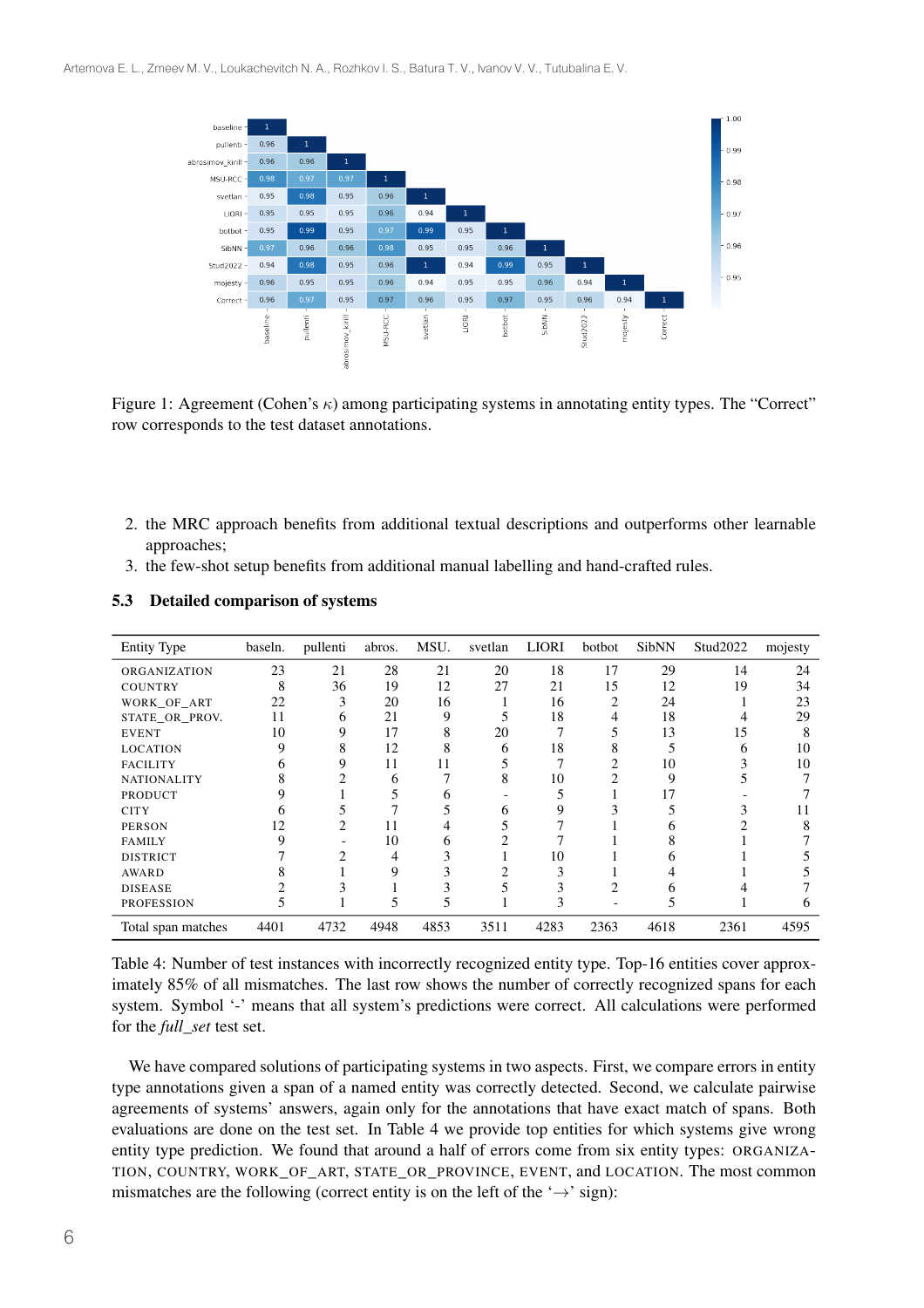- ORGANIZATION  $\rightarrow$  FACILITY / PRODUCT / CITY,
- COUNTRY  $\rightarrow$  NATIONALITY / ORGANIZATION,
- WORK OF ART  $\rightarrow$  ORGANIZATION / LAW / EVENT,
- STATE OR PROVINCE  $\rightarrow$  CITY / COUNTRY / LOCATION,
- EVENT  $\rightarrow$  ORGANIZATION / CRIME / DISEASE,
- LOCATION  $\rightarrow$  STATE OR PROVINCE / CITY/ COUNTRY.

To assess pairwise agreements between systems, we build lists of spans that have exactly matching boundaries, but may have different type annotations. Then we calculate Cohen's  $\kappa$  for each pair of systems (Fig. 1). Depending on a pair of systems, the number of matching spans varies between 1,294 and 5,826. Due to this difference, values in the Figure 1 slightly deviate from the ranking of the systems. Three teams, showing mediocre performance (svetlan, botbot and Stud2022) have highest agreement with each other. Also these three teams have the highest agreement with the **pullenti** team. This indicates that these systems learn named entity patterns, which can be described by rules, too. Other systems may gain more generalization abilities and thus are less correlated with the rule-based system. Finally, the main source of errors for all approaches may be attributed to ambiguous or complex cases.

#### 6 Conclusion

In this paper we described the RuNNE Shared Task, aimed at extracting nested named entities from texts in Russian. We used NEREL (Loukachevitch et al., 2021) as a source dataset. RuNNE comprises two sub-tasks: (i) the general nested NER evaluation and (ii) the few-shot nested NER evaluation. Comparing submissions of the RuNNE participants, we found that the classic rule-based approach is capable to outperform recent neural models. However, it requires a special framework for writing rules and iterative improvement of rules, leading to more attempts in leaderboard submits. In both subtasks, the best model among machine learning approaches applied without additional manual data labeling was Machine Reading Comprehension model (Li et al., 2020).

#### Acknowledgments

The project is supported by the Russian Science Foundation, grant # 20-11-20166. The experiments were partially carried out on computational resources of HPC facilities at HSE University (Kostenetskiy et al., 2021) and the shared research facilities of HPC computing resources at Lomonosov Moscow State University. Ekaterina Artemova was supported by the framework of the HSE University Basic Research Program.

### References

- Chacha Chen, Chieh-Yang Huang, Yaqi Hou, Yang Shi, Enyan Dai, and Jiaqi Wang. 2020. TEST\_POSITIVE at W-NUT 2020 shared task-3: Cross-task modeling. // *Proceedings of the Sixth Workshop on Noisy Usergenerated Text (W-NUT 2020)*, P 499–504, Online, November. Association for Computational Linguistics.
- Rinat Gareev, Maksim Tkachenko, Valery Solovyev, Andrey Simanovsky, and Vladimir Ivanov. 2013. Introducing Baselines for Russian Named Entity Recognition. // *International Conference on Intelligent Text Processing and Computational Linguistics*, P 329–342.
- Aitor Gonzalez-Agirre, Montserrat Marimon, Ander Intxaurrondo, Obdulia Rabal, Marta Villegas, and Martin Krallinger. 2019. PharmaCoNER: Pharmacological substances, compounds and proteins named entity recognition track. // *Proceedings of The 5th Workshop on BioNLP Open Shared Tasks*, P 1–10, Hong Kong, China, November. Association for Computational Linguistics.
- Denis Gordeev, Adis Davletov, Alexey Rey, Galiya Akzhigitova, and Georgiy Geymbukh. 2020. Relation extraction dataset for the Russian language. // *Computational Linguistics and Intellectual Technologies*.
- Junjie Hu, Sebastian Ruder, Aditya Siddhant, Graham Neubig, Orhan Firat, and Melvin Johnson. 2020. XTREME: A massively multilingual multi-task benchmark for evaluating cross-lingual generalisation. // *International Conference on Machine Learning*, P 4411–4421.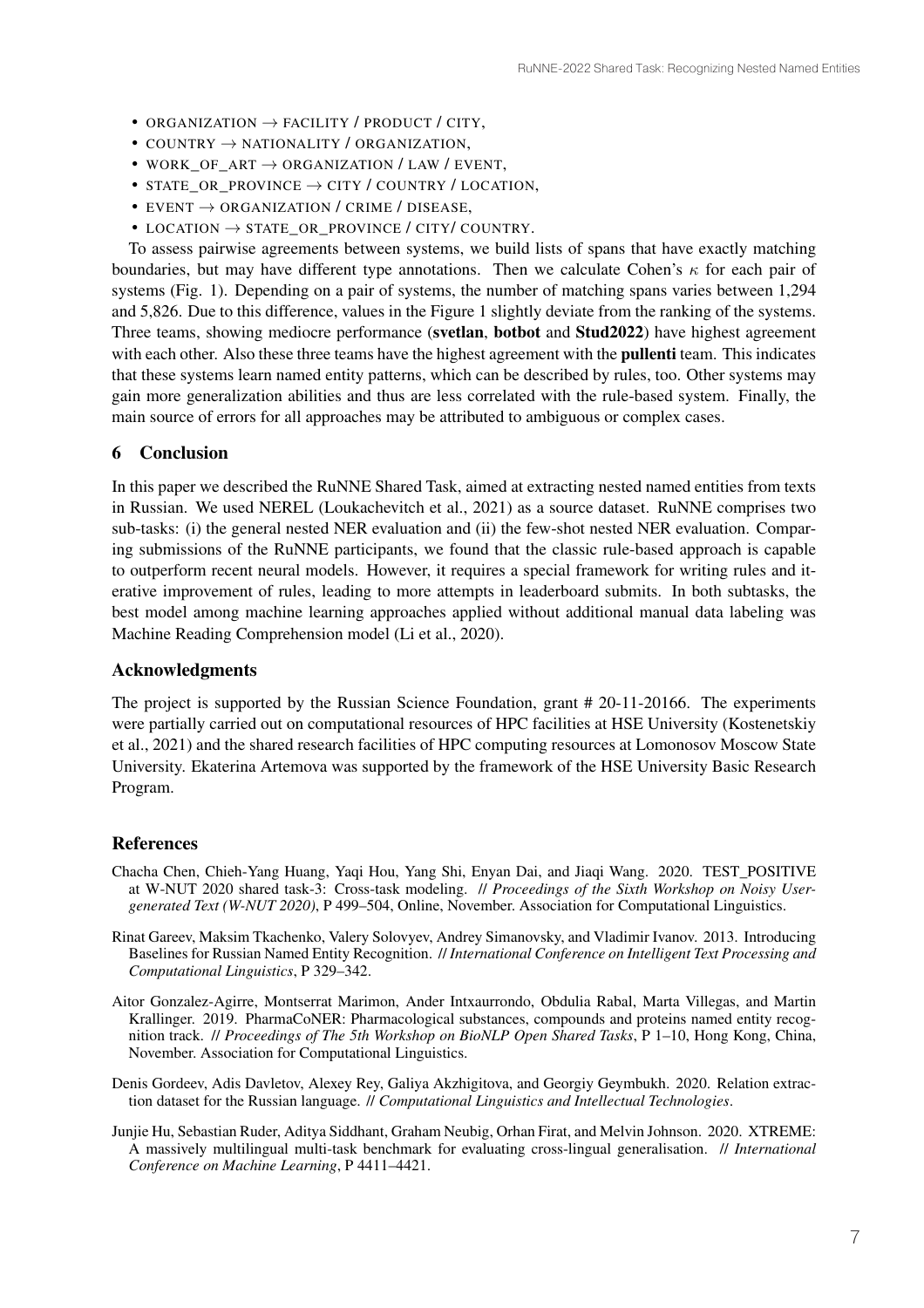- Vitaly Ivanin, Ekaterina Artemova, Tatiana Batura, Vladimir Ivanov, Veronika Sarkisyan, Elena Tutubalina, and Ivab Smurov. 2020. Rurebus-2020 shared task: Russian relation extraction for business. // *Computational Linguistics and Intellectual Technologies*, P 416–431.
- Wang Jue, Lidan Shou, Ke Chen, and Gang Chen. 2020. Pyramid: A Layered Model for Nested Named Entity Recognition. // *Proceedings of the 58th Annual Meeting of the Association for Computational Linguistics*, P 5918–5928.
- Pavle Kostenetskiy, Roman Chulkevich, and Viacheslav Kozyrev. 2021. HPC resources of the Higher School of Economics. // *Journal of Physics: Conference Series*, volume 1740, P 012050. IOP Publishing.
- Elena Kozerenko, Konstantin Kuznetsov, and Dmitrii Romanov. 2018. Semantic Processing of Unstructured Textual Data Based on the Linguistic Processor PullEnti. *Informatika i Ee Primeneniya [Informatics and its Applications]*, 12(3):91–98.
- Yuri Kuratov and Mikhail Arkhipov. 2019. Adaptation of deep bidirectional multilingual transformers for Russian language. // *Computational Linguistics and Intellectual Technologies*, P 333–339.
- Xiaoya Li, Jingrong Feng, Yuxian Meng, Qinghong Han, Fei Wu, and Jiwei Li. 2020. A Unified MRC Framework for Named Entity Recognition. // *Proceedings of the 58th Annual Meeting of the Association for Computational Linguistics*, P 5849–5859.
- Fei Li, ZhiChao Lin, Meishan Zhang, and Donghong Ji. 2021. A Span-Based Model for Joint Overlapped and Discontinuous Named Entity Recognition. // *Proceedings of the 59th Annual Meeting of the Association for Computational Linguistics and the 11th International Joint Conference on Natural Language Processing (Volume 1: Long Papers)*, P 4814–4828.
- Yaobo Liang, Nan Duan, Yeyun Gong, Ning Wu, Fenfei Guo, Weizhen Qi, Ming Gong, Linjun Shou, Daxin Jiang, Guihong Cao, Xiaodong Fan, Ruofei Zhang, Rahul Agrawal, Edward Cui, Sining Wei, Taroon Bharti, Ying Qiao, Jiun-Hung Chen, Winnie Wu, Shuguang Liu, Fan Yang, Daniel Campos, Rangan Majumder, and Ming Zhou. 2020. XGLUE: A new benchmark datasetfor cross-lingual pre-training, understanding and generation. // *Proceedings of the 2020 Conference on Empirical Methods in Natural Language Processing (EMNLP)*, P 6008–6018, Online, November. Association for Computational Linguistics.
- Natalia Loukachevitch, Ekaterina Artemova, Tatiana Batura, Pavel Braslavski, Ilia Denisov, Vladimir Ivanov, Suresh Manandhar, Alexander Pugachev, and Elena Tutubalina. 2021. NEREL: A Russian dataset with nested named entities, relations and events. // *Proceedings of the International Conference on Recent Advances in Natural Language Processing (RANLP 2021)*, P 876–885, Held Online, September. INCOMA Ltd.
- Shervin Malmasi, Anjie Fang, Besnik Fetahu, Sudipta Kar, and Oleg Rokhlenko. 2022. SemEval-2022 Task 11: Multilingual Complex Named Entity Recognition (MultiCoNER). // *Proceedings of the 16th International Workshop on Semantic Evaluation (SemEval-2022)*. Association for Computational Linguistics.
- Valerie Mozharova and Natalia Loukachevitch. 2016. Two-stage Approach in Russian Named Entity Recognition. // *International FRUCT Conference on Intelligence, Social Media and Web (ISMW FRUCT)*, P 1–6.
- Dat Quoc Nguyen, Thanh Vu, Afshin Rahimi, Mai Hoang Dao, Linh The Nguyen, and Long Doan. 2020. WNUT-2020 task 2: Identification of informative COVID-19 English tweets. // *Proceedings of the Sixth Workshop on Noisy User-generated Text (W-NUT 2020)*, P 314–318, Online, November. Association for Computational Linguistics.
- Xiaoman Pan, Boliang Zhang, Jonathan May, Joel Nothman, Kevin Knight, and Heng Ji. 2017. Cross-lingual name tagging and linking for 282 languages. // *Proceedings of the 55th Annual Meeting of the Association for Computational Linguistics (Volume 1: Long Papers)*, P 1946–1958, Vancouver, Canada, July. Association for Computational Linguistics.
- Jakub Piskorski, Laska Laskova, Michał Marcińczuk, Lidia Pivovarova, Pavel Přibáň, Josef Steinberger, and Roman Yangarber. 2019. The Second Cross-lingual Challenge on Recognition, Normalization, Classification, and Linking of Named Entities across Slavic Languages. // *Proceedings of the 7th Workshop on Balto-Slavic Natural Language Processing*, P 63–74.
- Jakub Piskorski, Bogdan Babych, Zara Kancheva, Olga Kanishcheva, Maria Lebedeva, Michał Marcinczuk, ´ Preslav Nakov, Petya Osenova, Lidia Pivovarova, Senja Pollak, Pavel Přibáň, Ivaylo Radev, Marko Robnik-Sikonja, Vasyl Starko, Josef Steinberger, and Roman Yangarber. 2021. Slav-NER: the 3rd cross-lingual challenge on recognition, normalization, classification, and linking of named entities across Slavic languages. // *Proceedings of the 8th Workshop on Balto-Slavic Natural Language Processing*, P 122–133, Kiyv, Ukraine, April. Association for Computational Linguistics.